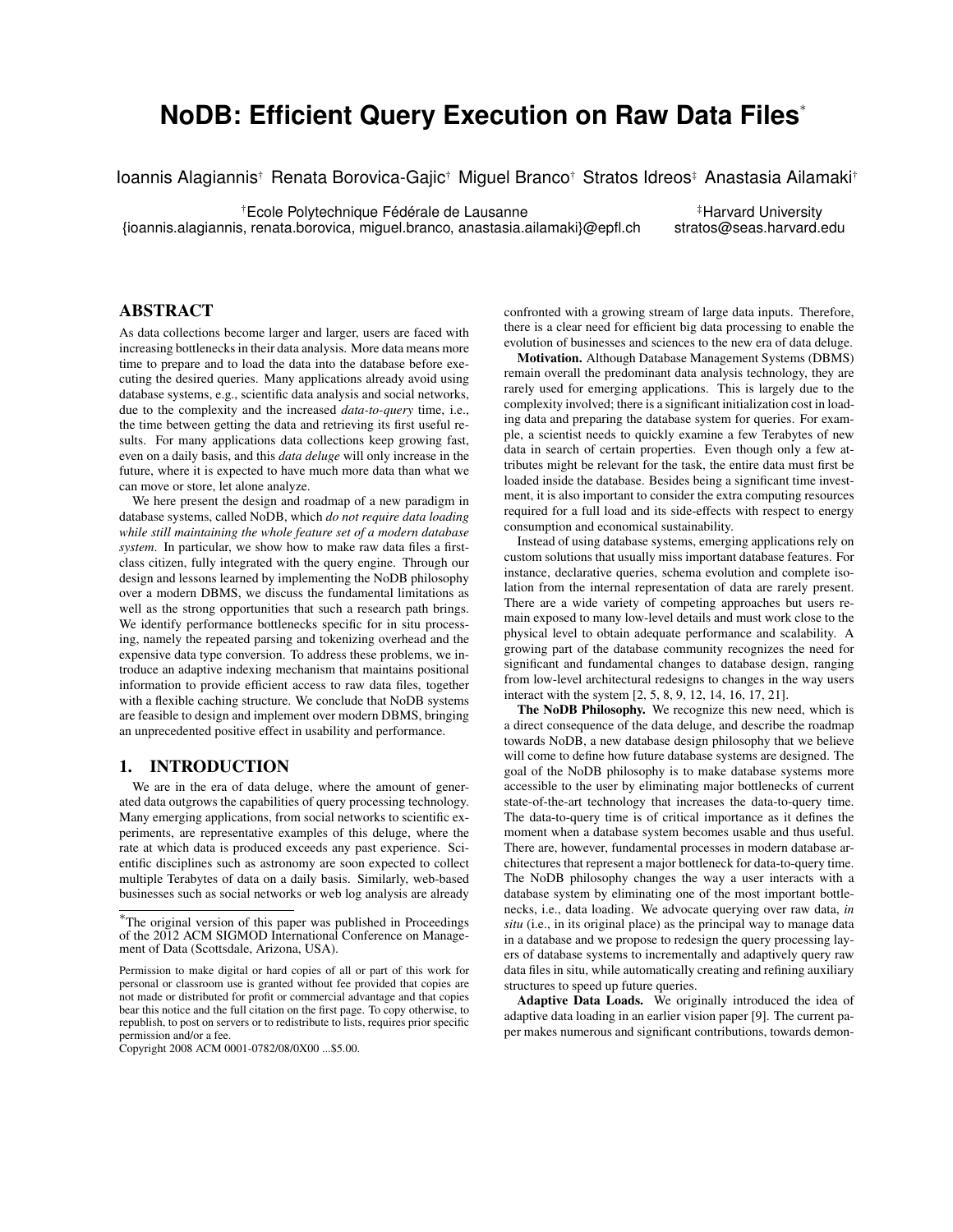strating the feasibility and the potential of that vision. Using a mature and complete implementation over a modern DBMS, we identify and overcome fundamental limitations in NoDB systems. Most importantly, we show how to make raw files first-class citizens without sacrificing query performance. We also introduce several innovative techniques such as selective parsing, adaptive indexing structures that operate on the raw files, caching techniques and statistics collection over raw files. Overall, we describe how to exploit current relational databases to conform to the NoDB philosophy while identifying limitations and opportunities in the process.

Contributions. Our contributions are as follows.

- *•* We convert a traditional relational database (PostgreSQL) into a NoDB system (PostgresRaw), and discover that the main bottlenecks are the repeated access and parsing of raw files. Therefore, we design an innovative adaptive indexing mechanism that makes the trip back to the raw files efficient.
- We demonstrate that the query response time of a NoDB system can be competitive with a traditional DBMS, even without prior data loading.
- *•* We show that NoDB systems provide quick access to the data under a variety of workloads. PostgresRaw query performance improves adaptively as it processes additional queries and it quickly matches or outperforms traditional DBMS, including MySQL and PostgreSQL.
- *•* We describe opportunities with the NoDB philosophy, as well as challenges such a research path brings.

# 2. QUERYING RAW DATA

In this section, we introduce the NoDB philosophy. For ease of presentation, we first discuss a straw-man approach to in situ querying, where every query relies exclusively on raw files for query processing. Then, we address the weaknesses of the straw-man approach by introducing the core concepts of NoDB that enable efficient access to raw data.

Typical Storage and Execution. A row-store DBMS organizes data in the form of tuples, stored sequentially one tuple after the other in the form of slotted pages. Each page contains a collection of tuples as well as additional metadata information to help in-page navigation. These pages are created during the loading process. Before being able to submit queries, the data must first be loaded, which transforms it from the raw format to the database page format. During query processing the system brings pages into memory and processes the tuples. In order to create proper query plans, i.e., to decide the operators and their order of execution, an optimizer is used, which exploits previously collected statistics about the data. A query plan can be seen as a tree where each node is a relational operator and each leaf corresponds to a data access method. The access methods define how the system accesses the tuples. Each tuple is then passed one-by-one through the operators of a query plan. The NoDB philosophy needs to be integrated with the aforementioned design for efficient and adaptive query execution.

#### 2.1 Straightforward Approaches

We describe two straightforward ways to directly query raw data files. The first approach is to simply run the loading procedure whenever a relevant query arrives: when a query referring to table *R* arrives, only then load table *R*, and immediately evaluate the query over the loaded data. Data may be loaded into temporary tables that are discarded after processing the query, or it may be loaded into persistent tables stored on disk. These approaches however, significantly penalize the first query, since creating the complete table before evaluating the query implies that the same data needs to be accessed twice, once for loading and once for query evaluation.

A better approach is to tightly integrate the raw file accesses with the query execution. This is accomplished by enriching the leaf operators of the query plans, e.g., the *scan* operator, with the ability to access raw data files. Therefore, the *scan* operator tokenizes and parses a raw file on-the-fly, creates the tuples and passes them to the remaining of the query plan. The key difference is that data parsing and processing occur in a pipelined fashion, i.e., the raw file is read from disk in chunks and once a tuple or a group of tuples is produced, the *scan* immediately passes those tuples upstream.

Both straw-man techniques require that the proper schema be known a priori; the user needs to declare the schema and mark all tables as in situ tables. Other than that, both techniques represent a straightforward implementation of in situ query processing; they do not require significant new technology other than a careful integration of existing loading procedures with query processing.

Limitations of Straightforward Approaches. The approaches discussed above are similar to the external files functionality offered by modern database systems such as Oracle and MySQL. Such solutions are not viable for extensive and repeated query processing. For example, if data is not kept in persistent tables, then every future query needs to perform loading from scratch, which is a major overhead. Materializing loaded data into persistent tables however, forces a single query to incur all loading costs. Therefore, such approaches are only viable if a user needs to fire few queries.

Neither straw-man technique allows the implementation of important database systems functionality. In particular, given that data is not loaded, there is no mechanism to exploit indexing; modern database systems do not support indexes on raw data. Without index support, query plans for straw-man techniques rely only on full scans, incurring a significant performance degradation compared to a DBMS with loaded data and indexes. In addition, the optimizer cannot exploit any statistics, since statistics in a modern DBMS are created only after data is loaded. The lack of statistics and indexing means that straw-man techniques do not provide query processing performance comparable to a modern DBMS and any time gained by skipping data loading is lost after only a few queries.

Even though in situ features, such as external files, are important for the users, current implementations are far from the NoDB vision of providing an *instant gateway to the data*, without losing the performance advantages achieved by modern DBMS.

#### 2.2 The NoDB Philosophy

The NoDB philosophy aims to provide in situ access with query processing performance that is competitive with a database system operating over previously loaded data. In other words, the vision is to completely shed the loading costs, while achieving or improving the query processing performance of a traditional DBMS. Such performance characteristics make the DBMS usable and flexible; a user may only think about the kind of queries to pose and not about setting up the system in advance and going through all the initialization steps that are necessary today.

The design we propose in this work takes significant steps in identifying and eliminating or greatly minimizing initialization and query processing costs that are unique for in situ systems. The target behavior is visualized in Figure 1. It illustrates an important aspect of the NoDB philosophy; even though individual queries may take longer to respond than in a traditional system, the data-toquery time is reduced, because there is no need to load and prepare data in advance or to fine tune the system when different queries arrive. In addition, performance improves gradually as a function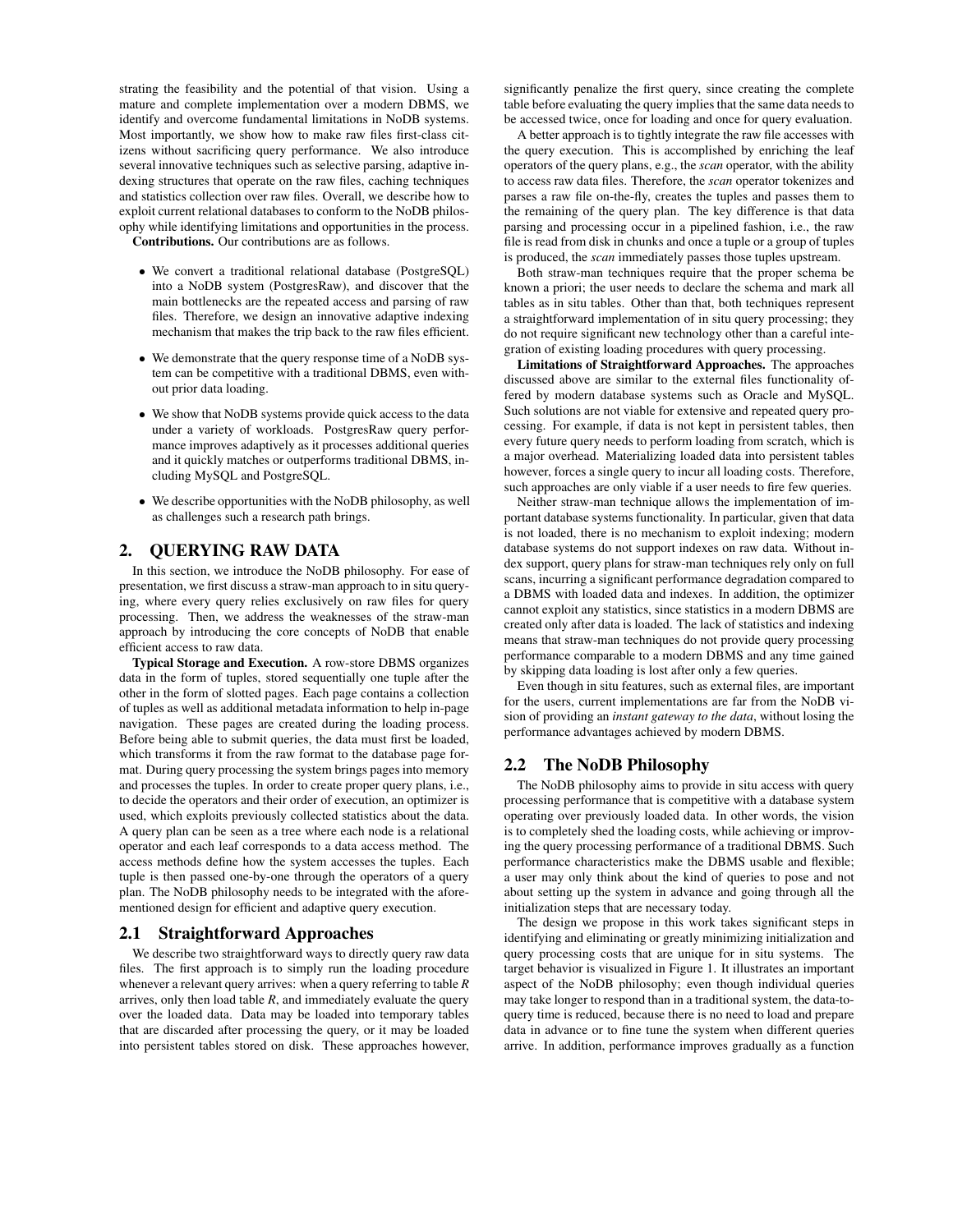

Figure 1: Improving user interaction with NoDB.

#### of the number of queries processed.

New Challenges of NoDB systems. The main bottleneck of in situ query processing is the access to raw data. The costs involved in raw data access significantly degrade query performance. In a traditional DBMS, parsing raw data files is more expensive than accessing database pages. The NoDB philosophy aims at making raw data a first-class citizen, integrating raw data access in an abstract way into the query processing layer, allowing query processing without a priori loading. However, a NoDB system can only be useful and attractive in practice if it achieves performance levels comparable to a modern DBMS. Therefore, the main challenge for a NoDB system is to minimize the cost of accessing raw data.

From a high level point of view, we distinguish between two directions; the first one aims at minimizing the cost of raw data access through the careful design of data structures that can speedup such accesses; the second one aims at selectively eliminating the need for raw data access by careful caching and scheduling raw data accesses. The final grand challenge is to come up with a seamless design that integrates such features into a modern DBMS.

# 3. POSTGRESRAW: BUILDING NODB IN POSTGRESQL

In this section, we discuss the design of our NoDB prototype, called PostgresRaw, implemented by modifying the open-source DBMS PostgreSQL. We show how to minimize parsing and tokenizing costs within a row-store engine via selective and adaptive parsing actions. In addition, we present a novel raw file indexing structure that adaptively maintains positional information to speedup future accesses on raw files. Finally, we present caching and exploitation of statistics in PostgresRaw. The ideas described in this section can be used as guidelines for turning modern row-stores into NoDB systems.

In the remaining of this section we assume that raw data is stored in comma-separated value (CSV) files. CSV files as textual files are challenging for an in situ engine, considering the high conversion cost to binary format and the fact that fields may be variable length. Nonetheless, being a common data source, they present an ideal use case for PostgresRaw.

#### 3.1 On-the-fly Parsing

We first discuss aspects related to on-the-fly raw file parsing and essential features such as selective parsing and tuple formation. We later describe the core PostgresRaw components.

Query plans in PostgresRaw. When a query submitted to PostgresRaw references relational tables that are not yet loaded, PostgresRaw needs to access the respective raw file(s). PostgresRaw overrides the *scan* operator with the ability to access raw data files directly, while the remaining query plan, generated by the optimizer, works without changes compared to a conventional DBMS.

Parsing and Tokenizing Raw Data. Every time a query needs to access raw data, PostgresRaw has to perform parsing and tokenization. In a typical CSV structure, each CSV file represents a relational table, each row in the CSV file represents a tuple of a table and each entry in a row represents an attribute value of the tuple. During parsing, PostgresRaw needs first to identify each tuple, or row in the raw file. Once all tuples have been identified, PostgresRaw must then search for the delimiter separating different values and transform those characters into their proper binary values. Overall, these extra parsing and tokenizing actions represent a significant overhead inherent to in situ query processing; a typical DBMS performs all these steps at loading time and directly reads binary database pages during query processing.

Selective Tokenizing. PostgresRaw reduces the tokenizing costs by opportunistically aborting tokenizing tuples as soon as the required attributes for a query have been found. This occurs at a per tuple basis. Given that CSV files are organized in a row-by-row basis, selective tokenizing does not bring any I/O benefits; nonetheless, it significantly reduces the CPU processing costs.

Selective Parsing. In addition to selective tokenizing, Postgres-Raw also employs selective parsing to further reduce raw access costs. PostgresRaw transforms to binary only the values required to answer the query. For example, if a query requests the 4th and 8th attribute of a given file and the query contains a selection on the 4th attribute. PostgresRaw with selective parsing converts all values of the 4th attribute to binary but delays the binary transformation of the 8th attribute, until it knows that the given tuple qualifies.

Selective Tuple Formation. To fully capitalize on selective parsing and tokenizing, PostgresRaw also applies selective tuple formation. Tuples are not fully composed but only contain the attributes required for a given query. In PostgresRaw, tuples are only created after the *select* operator, i.e., after knowing which tuples qualify.

Overall selective tokenizing, parsing and tuple formation help to significantly minimize the on-the-fly processing costs, since PostgresRaw parses only what is necessary to produce query answers.

## 3.2 Indexing

Even with selective tokenizing, parsing and tuple formation, the cost of accessing raw data is still significant. This section introduces an auxiliary structure that allows PostgresRaw to compete with a DBMS with previously loaded data. This auxiliary structure is a positional map, and forms a core component of PostgresRaw.

Adaptive Positional Map. We introduce the adaptive positional map to reduce parsing and tokenizing costs. It maintains low level metadata information on the structure of the flat file, which is used to navigate and retrieve raw data faster. This metadata information refers to positions of attributes in the raw file. For example, if a query needs an attribute *X* that is not loaded, then PostgresRaw can exploit this metadata information that describes the position of *X* in the raw file and jump directly to the correct position without having to perform expensive tokenizing steps to find *X*.

Map Population. The positional map is created on-the-fly during query processing, continuously adapting to queries. Initially, the positional map is empty. As queries arrive, PostgresRaw adaptively and continuously augments the positional map. The map is populated during the tokenizing phase, i.e., while tokenizing the raw file for the current query, PostgresRaw adds information to the map. PostgresRaw learns as much information as possible during each query. For instance, it does not keep maps only for the attributes requested in the query, but also for attributes tokenized along the way; e.g., if a query requires attributes in positions 10 and 15, all positions from 1 to 15 may be kept.

Storage Format. The dynamic nature of the positional map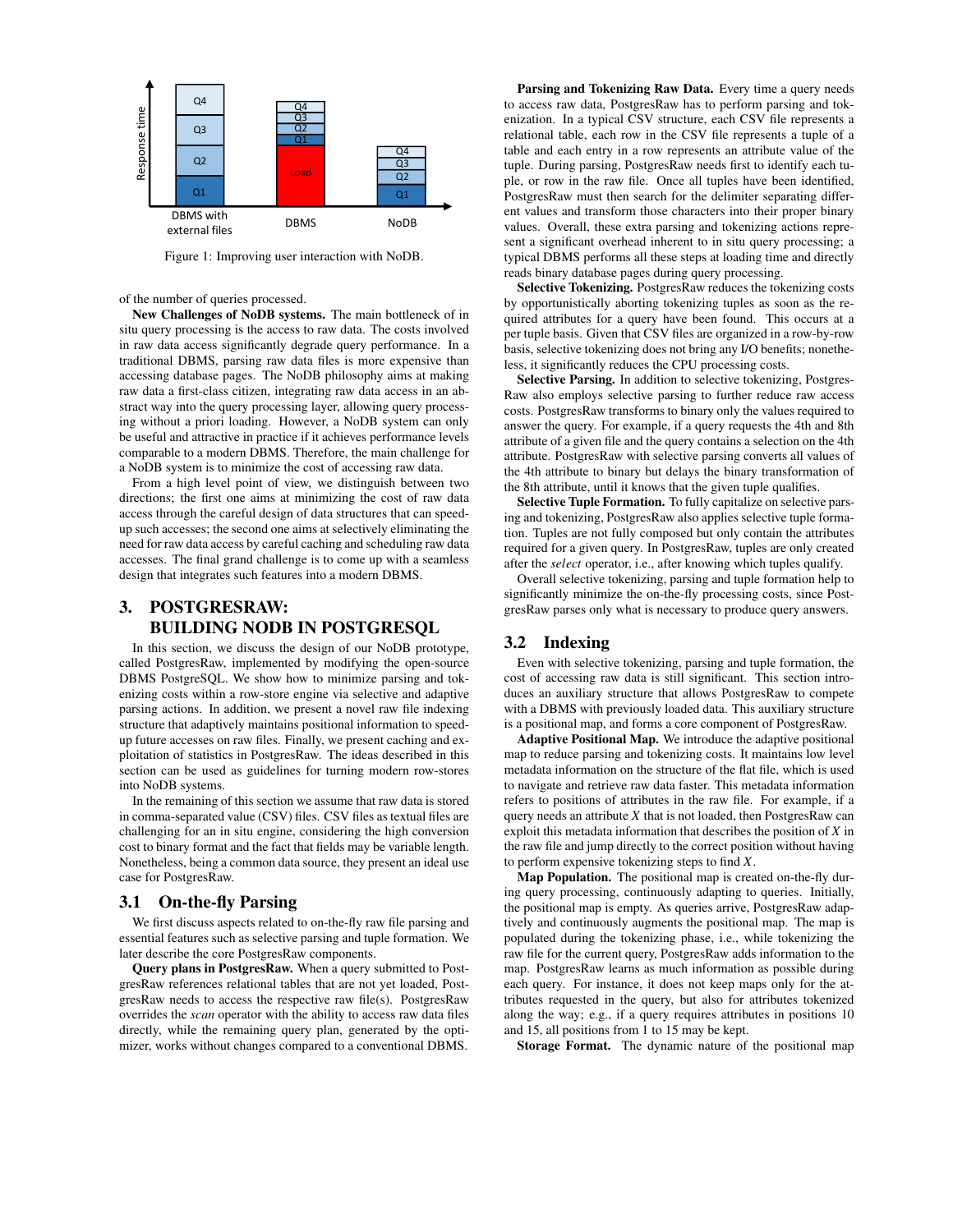

Figure 2: An example of indexing raw files with positional map.

requires a physical organization that is easy to update and incurs low cost during query execution. To achieve efficient reads and writes, the PostgresRaw positional map is implemented as a collection of chunks, partitioned vertically and horizontally. Each chunk fits comfortably in the CPU caches, allowing PostgresRaw to efficiently acquire all information regarding several attributes and tuples with a single access. The map can also be extended by adding more chunks either vertically (i.e., adding positional information about more tuples of already partially indexed attributes) or horizontally (i.e., adding positional information about currently nonindexed attributes). Figure 2 shows an example of a positional map, where the attributes do not necessarily appear in the map in the same order as in the raw file. The positional map does not mirror the raw file. Instead, it adapts to the workload, keeping in the same chunk attributes accessed together during query processing.

Exploiting the Positional Map. The information contained in the positional map can be used to jump to the exact position of the file or as close as possible. For example, if a query is looking for the 9th attribute of a file, while the map contains information for the 4th and the 8th attribute, PostgresRaw uses the positional map to jump to the 8th attribute and parse it until it finds the 9th attribute.

Maintenance. The positional map is an auxiliary structure and may be dropped fully or partly at any time without any lost of critical information; the next query simply starts re-building the map from scratch. PostgresRaw assigns a storage threshold for the size of the positional map such that the map fits comfortably in memory. Once the storage threshold is reached, PostgresRaw drops parts of the map to ensure it is always within the threshold limits.

Adaptive Behavior. The positional map is an adaptive data structure that continuously indexes positions based on the most recent queries. This includes requested attributes as well as patterns, or combinations, in which those attributes are used. As the workload evolves, some attributes may no longer be relevant and are dropped by a LRU policy. Similarly, combinations of attributes used in the same query, which are also stored together, may be dropped to give space for storing new combinations. Populating the map with new combinations is decided during pre-fetching, depending on where the requested attributes are located on the current map. The distance that triggers indexing of a new attribute combination is a PostgresRaw parameter. In our prototype, the default setting is that if all requested attributes for a query belong in different chunks, then the new combination is indexed.

## 3.3 Caching

The positional map allows for efficient access of raw files. An alternative and complementary direction is to avoid raw file access altogether. Therefore, PostgresRaw also contains a cache that temporarily holds previously accessed data, e.g., a previously accessed attribute or even parts of an attribute. If the attribute is requested by future queries, PostgresRaw will read it directly from the cache.

The cache holds binary data and is populated on-the-fly during query processing. To minimize the parsing costs and to maintain the adaptive behavior of PostgresRaw, caching does not force additional data to be parsed, i.e., only the requested attributes for the current query are transformed to binary. The cache follows the format of the positional map such that it is easy to integrate it in the PostgresRaw query flow, allowing queries to seamlessly exploit both the cache and the positional map in the same query plan. The size of the cache is a parameter than can be tuned depending on the resources. PostgresRaw follows the LRU policy to drop and populate the cache. Overall, the PostgresRaw cache can be seen as the place holder for adaptively loaded data.

#### 3.4 Statistics

Optimizers rely on statistics to create good query plans. Most important plan choices depend on the selectivity estimation that helps ordering operators such as joins. Creating statistics in modern databases, however, is only possible after data is loaded.

We extend the PostgresRaw *scan* operator to create statistics onthe-fly. We carefully invoke the native statistics routines of the DBMS, providing it with a sample of the data. Statistics are then stored and are exploited in the same way as in conventional DBMS. In order to minimize the overhead of creating statistics during query processing, PostgresRaw creates statistics only on requested attributes, i.e., only on attributes that PostgresRaw needs to read and which are required by at least the current query.

On-the-fly creation of statistics brings a small overhead on the PostgresRaw *scan* operator, while allowing PostgresRaw to implement high-quality query execution plans.

#### 4. EXPERIMENTAL EVALUATION

In this section, we present an experimental analysis of Postgres-Raw. PostgresRaw is implemented on top of PostgreSQL 9.0, thus the direct comparison between the two systems is important to understand the impact of in situ querying. We have to point out that PostgresRaw is highly affected by any performance bottlenecks present in PostgreSQL, since they share the same query engine.

All experiments are conducted in a Sun X4140 server with 2 x Quad-Core AMD Opteron processor (64 bit), 2*.*7 GHz, 512 KB L1 cache, 2 MB L2 cache and 6 MB L3 cache, 32 GB RAM, 4 x 250 GB 10000 RPM SATA disks (RAID-0) and using Ubuntu 9*.*04.

The experiments presented in this section, use a raw data file of 11 GB, containing  $7.5 * 10^6$  tuples. Each tuple contains 150 attributes with integers distributed randomly in the range  $[0-10^9)$ .

#### 4.1 Positional Map

Impact. The first experiment investigates the impact of the positional map. In particular, we investigate how the behavior of PostgresRaw is affected as the map is populated dynamically with positional information based on the workload.

The set up of the experiment is as follows. We create a random set of queries accessing a subset of the attributes found in the raw file. We refer to queries as random, because they may ask for any attribute. Each query asks for 10 random attributes and retrieves all the rows of the file. We measure the average time PostgresRaw needs in order to process all queries with a varying storage capacity for the positional map, from 14*.*3 MB up to 2*.*1 GB.

The results are shown in Figure 3. The impact of the positional map is significant as it eventually improves response times by more than a factor of 2. In addition, performance improves rapidly, not requiring the maximum capacity. With little less than the  $\frac{1}{4}$  of the pointers (260 million positions) collected, execution time is already only 15% from the full indexed case. After  $\frac{3}{4}$  of the pointers are col-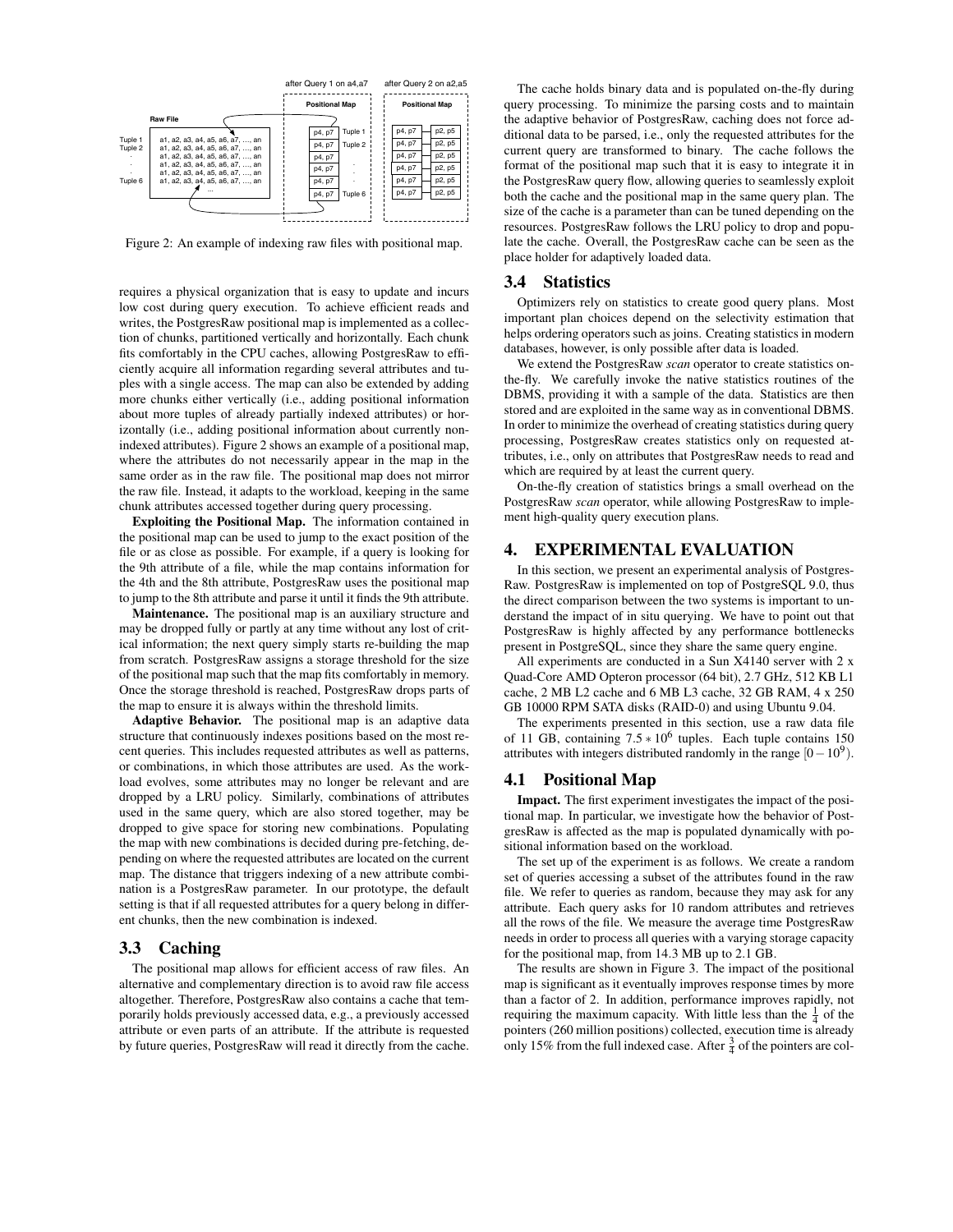

Figure 3: Effect of the number of pointers in the positional map.



Figure 5: Effect of the positional map and caching.

lected, response time remains constant even though the workload is random. Therefore, PostgresRaw does not need to maintain positional information for the complete raw file, thereby saving significant storage and access costs, without compromising performance.

Scalability. The next experiment investigates the scalability of PostgresRaw when exploiting the positional map. The set up is the same as in the previous experiment with the difference that this time the file size is increased gradually from 2 GB to 92 GB. We use two ways to increase the file size; first, by adding more attributes to the file and second, by appending more rows to the file. In the first case, queries remain the same as before. In the second case, queries incrementally access more attributes as we increase the file size. We ensure that for every case we compare, queries perform similar I/O and computation actions. We allow unlimited storage space for the positional map. Nevertheless, we store only positions accessed by the most recent queries.

Figure 4 depicts the results. For both cases we observe linear scalability; PostgresRaw exploits the positional map to nicely scale as raw files grow both vertically and horizontally.

#### 4.2 Positional Maps and Caching

This experiment investigates the behavior of PostgresRaw when exploiting both the positional map and caching or only one of them. We create 50 queries, where each query randomly accesses 5 columns and all the rows of the raw file. We study four variations. The first one, called Baseline, does not use positional maps or caching, representing the behavior of PostgresRaw as if it were a straw-man external files implementation. The second variation, called PostgresRaw PM, uses only the positional map while the third, called PostgresRaw C, uses only the cache and an additional minimal map with positional information for the end of lines. The final version, called PostgresRaw PM+C, combines all previous techniques.

Figure 5 plots the response time for each query. Since there is no a priori knowledge to exploit, all PostgresRaw variations need to touch the raw file to extract the needed data for the first query; thus, they all show similar performance. Performance improves drastically as of the second query. When the cache and the positional map are enabled the second query is 82-88% faster than the first. The Baseline variation improves slightly mainly due to file system



Figure 6: Adapting to changes in the workload.

caching and from there on it provides constant performance, which is not competitive with the other variations; every query needs to scan the raw file without any help from indexing and caching.

When only the positional map is used, the first few queries collect metadata information, improving future attribute retrieval by minimizing the parsing and tokenizing costs. The rest of the queries benefit from this information, demonstrating improved and stable performance. The positional map allows PostgresRaw to navigate as close as possible to the required attributes, which is important particularly when a small subset of the attributes is required. When only caching is used, there is a noticeable difference in performance. Caching achieves optimal performance only when all the requested attributes are cached. Nevertheless, if some attributes are missing, PostgresRaw needs to parse the raw file, which increases the overall execution time  $(3 - 5)$  times in this example). Figure 5 shows that the combined effects of the positional map and caching achieve the best performance; PostgresRaw PM+C outperforms all other approaches across the entire query sequence.

#### 4.3 Adapting to Workload Changes

In this experiment, we demonstrate that PostgresRaw progressively and transparently adapts to changes in the workload. We use the same raw file as in the previous experiments but the query sequence is expanded to 250 queries. Each query again refers to 5 random attributes of the file. The query sequence is divided into 5 epochs and in each epoch we execute 50 different queries. All queries within the same epoch focus on a given part of the raw file. The maximum size of the cache is limited to 2*.*8 GB, while the positional map does not exceed 715 MB.

Figure 6 depicts the results, separating each epoch with vertical lines at positions 50*,*100*,...,*200. The graph plots both the response time for each query in the sequence and how the size of the PostgresRaw cache evolves as queries are evaluated.

During the first epoch, queries refer to columns 1-50. The cache and the positional map are initially empty. After executing 32 queries all data in this part of the file is cached; the cache does not increase and performance remains stable. In the second epoch, queries retrieve data between columns 51-100. Performance fluctuates as some queries can fully exploit the cache and have faster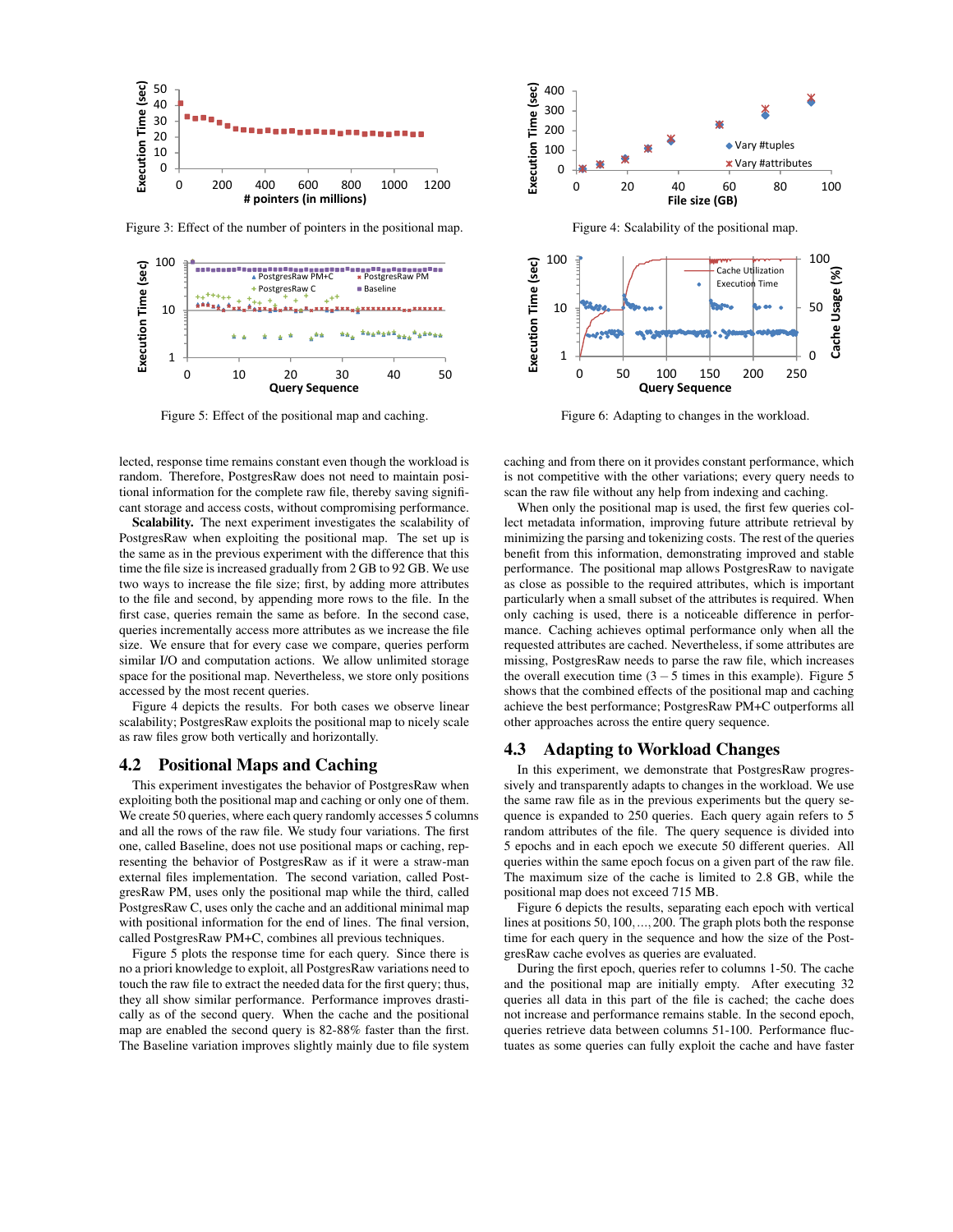

Figure 7: Comparing the performance of PostgresRaw with other DBMS.

response times while others need to go back to the file. After the second epoch, the cache is full and all queries enjoy good performance. During the third epoch, we launch a random set of queries requesting columns between 1-100, i.e., the same regions used in the previous epochs. Since PostgresRaw has built a complete cache of this region, no I/O or parsing is required. In the fourth epoch, queries ask for columns 75-125, i.e., half of the queries hit previously explored areas and half of the queries hit new regions. PostgresRaw uses a LRU replacement policy in its cache and drops previously cached data to accommodate the new requests. During the last epoch, the workload slightly shifts to the region of columns 85- 135. PostgresRaw needs to replace parts of its cache while parts of the requested data are retrieved from the file by exploiting the positional map.

Overall, we observe that PostgresRaw gracefully adapts to the changes of the workload. In every epoch, PostgresRaw quickly adapts, adjusting and populating its cache and the positional maps, automatically stabilizing to good performance levels. Additionally, the maintenance of the cache and the positional map do not add significant overhead to query execution.

#### 4.4 PostgresRaw vs other DBMS

In our next experiment we demonstrate the behavior of Postgres-Raw against state-of-the-art DBMS. We compare MySQL (5*.*5*.*13), DBMS X (a commercial system) and PostgreSQL against PostgresRaw with positional maps and caching enabled. MySQL and DBMS X offer "external files" functionality, which enables direct querying over raw files. Therefore, for MySQL and DBMS X we include two sets of performance results; (a) using external files, and (b) using previously loaded data. For queries over loaded data we also report the time required to load the data; our goal is to show the overall data-to-query time.

We study the cumulative time needed to run a sequence of queries with each system. We use a sequence of 9 queries where we also vary selectivity and projectivity. All queries have one selection predicate and then project and run aggregations on the rest of the attributes. The first query requires all attributes and accesses all rows of the file. This is the worst case for PostgresRaw since we have to pay the whole cost of populating the positional map and the cache up front. The next 4 queries are the same with the difference that they access fewer rows at steps of 20% at a time. Then, the final 4 queries are again similar to the first query with the difference that they refer to fewer attributes at steps of 20% at a time.

Figure 7 shows the results. PostgresRaw achieves the best overall performance. It is competitive with DBMS X and MySQL for this sequence of queries. External files in MySQL (CSV Engine) and DBMS X are significantly slower than querying over loaded data or PostgresRaw, since each query repeatedly scans the entire file. Conventional wisdom indicates that the overhead inherent to



Figure 8: Execution time as PostgresRaw generates statistics.

in situ querying is problematic. This is indeed the case for straightforward in situ techniques such as external files. Nonetheless, these results show that the in situ overhead is not a bottleneck if we apply more advanced techniques that amortize the overhead across a sequence of queries, allowing for quick access to the data. Compared to PostgreSQL, PostgresRaw shows a significant advantage (25*.*75% in this case) even though it uses the same query engine. PostgreSQL is 53% slower than DBMS X if we consider the query execution time (without the loading costs). PostgresRaw, on the other hand, manages to be 6% faster than DBMS X even though it uses the same engine as PostgreSQL; by avoiding the loading costs, PostgresRaw has already answered the first 4 queries when DBMS X starts processing the first query.

Overall, PostgresRaw shows that it is feasible to amortize the overheads inherent to in situ querying over a sequence of queries, making an in situ system competitive with a conventional DBMS without requiring a priori data loading.

#### 4.5 Statistics in PostgresRaw

In our final experiment, we demonstrate the behavior of PostgresRaw when statistics are created on-the-fly during query processing. We use 4 instances of TPC-H decision support benchmark Query 1. We compare two versions of PostgresRaw. The first one generates statistics on-the-fly in an adaptive way, while the second one does not generate or exploit statistics at all.

Figure 8 shows the response times when running all 4 queries. The first query uses the same plan in both versions of PostgresRaw and initializes the positional map and the caching as well. Collecting statistics adds an additional overhead of 4*.*5 seconds in the execution time of the first query. PostgresRaw analyzes and creates statistics only for the attributes required for the current query. After the first query, the rest of the queries have different behavior even though they follow the same query template. In the Postgres-Raw version with statistics support, queries run three times faster in comparison with the version without statistics. By examining the query plans, we notice that the optimizer selects a different set of operators and changes the ordering of operators in Post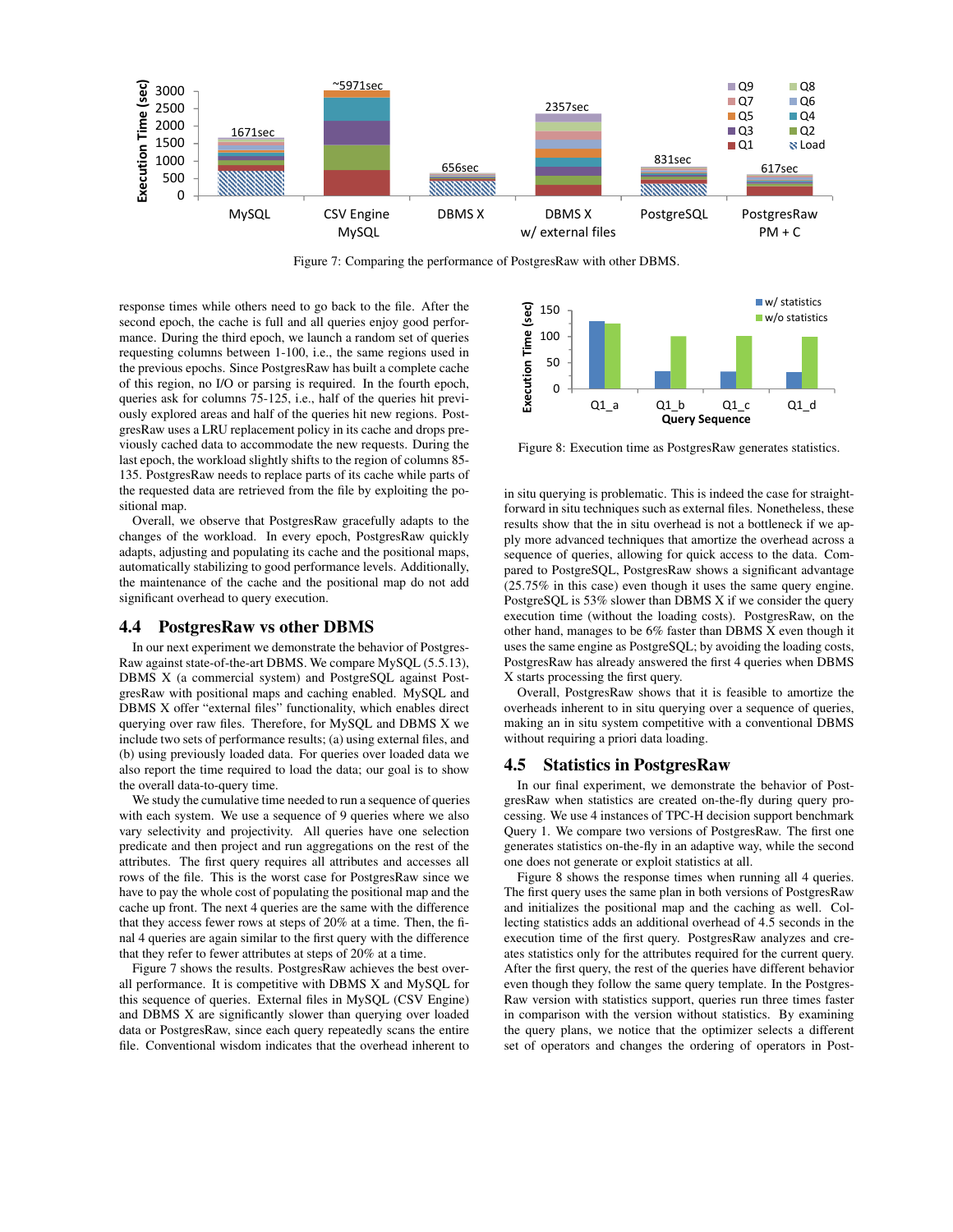gresRaw with statistics which explains the improvement in performance. Generating the statistics on-the-fly adds only a small overhead, while it significantly improves query plan selection.

# 5. IN SITU QUERYING: TRADE-OFFS

In situ querying, although desirable in theory, is thought to be prohibitive in practice. Executing queries directly over raw data files incurs additional overhead to the execution, when compared to query execution over previously-loaded data. Nonetheless, our PostgresRaw implementation demonstrates that auxiliary structures reduce the time to access raw data files and amortize the overhead across a sequence of queries. In situ query execution, however, introduces a new set of trade-offs, which require further analysis:

Data Type Conversion. For ASCII files, PostgresRaw must convert the data into its proper type, e.g., from string to integer. Conventional DBMS perform this conversion only once at loading time. To alleviate the data type conversion overhead, PostgresRaw only converts the attributes in the tuple that are actually needed to answer a query. Nonetheless, data type conversion is not always an overhead: if a raw data file consists of variable-length strings, then PostgresRaw over CSV files is actually faster than a conventional DBMS because there is no need to convert data nor create secondary copies when loading data into a DBMS. Different data types, however, affect NoDB performance in different ways and should be taken into account when deciding which data to cache.

File Size vs. Database Size. Loading data into a DBMS creates a second copy of the data. This copy can be stored in an optimized manner: e.g., integers stored in a database page (in binary) likely take less space than in ASCII. Nonetheless, there are cases where a second copy does not imply less data. Variable-sized data stored in fixed-size fields usually takes more space in a database page rather than in its raw form. Therefore, depending on the workload, in situ engines can benefit from keeping data in its raw form.

Complex Database Schemas. DBMS support complex database schemas with large number of tables and columns within a table. Nonetheless, complex schemas usually require a DBA to tune vendorspecific configuration settings. For instance, a commercial DBMS we tested does not allow a row to be split across pages; if there are many columns within a table, or columns have large fields, the DBA must manually increase the page size, buffer pool and table space. These configurations are not straightforward. and are also subjected to additional limitations: e.g., pages must also have a minimum number of rows. In addition, larger tuples cause unpredictable behavior due to the use of slotted pages in the DBMS.

Types of Data Analysis. Current DBMS are best suited to manage data that is loaded only once or rarely in an incremental fashion, with well-known and rarely changing workloads. DBMS require physical design steps for best performance, such as creating indexes, which are time-consuming tasks. In situ databases, however, are more suited for users that need to explore data without having to load entire datasets. Users should be willing to pay a penalty during the early queries, as long as they do not need to create data loading scripts. In situ databases are also useful when there are large datasets but users need to frequently analyze small subsets of the data; such scenarios are increasingly common.

Integration with External Tools. DBMS are designed to be the main repository for the data, which makes the integration of DBMS data with external tools inherently hard. Techniques such as ODBC, stored procedures and user-defined functions aim to facilitate the interaction with data stored on the DBMS. Nonetheless, none of these techniques is fully satisfactory and in fact, this is a common complaint of scientific users, who have large repositories of legacy code that operates against raw data files. Migrating and reimplementing these tools in a DBMS would be difficult and likely require vendor-specific hooks. The NoDB philosophy significantly facilitates such data integration, since users may continue to rely on their legacy code in parallel to systems such as PostgresRaw.

Database Independence. DBMS store data in database pages using proprietary and vendor-specific formats. The DBMS has complete ownership over the data, which is a cause of concern for some users. The NoDB philosophy, however, achieves database independence, since the data files remain the main data repository.

# 6. OPPORTUNITIES

The NoDB philosophy drastically and fundamentally redefines the way database systems are designed. It requires revisiting wellestablished assumptions and implementation techniques, while also enabling new opportunities, which are discussed in this section.

Flexible Storage. NoDB systems do not require a priori loading, which implies no need for a priori decisions on how data is physically organized during loading. Data that is adaptively loaded can be cached in memory or written to disk in a format that enables faster access. Data compression can also be applied, where beneficial. Deciding the proper storage layout is an open research question. Rows, columns and hybrids all have comparative advantages and disadvantages. Nevertheless, a NoDB system benefits from avoiding to choose in advance. Physical layout decisions can be done online, and change overtime as the workload changes [3].

Adaptive Indexing. The NoDB philosophy brings new opportunities towards achieving fully autonomous database systems, i.e., systems that require zero initialization and administration. Recent efforts in database cracking and adaptive indexing [7, 10, 11, 13] demonstrate the potential for incrementally building and refining indexes without requiring an administrator to tune the system, or knowing the workload. Still, though, all data has to be loaded up front, forcing a delay in data-to-query time. We envision that adaptive indexing can be exploited and enhanced for NoDB systems.

Auto Tuning Tools. In this paper, we have considered the hard case of zero a priori idle time or workload knowledge. Traditional systems assume "infinite" idle time and knowledge to perform all necessary initialization steps. In many cases, though, the reality can be somewhere in between. For example, there might be some idle time but not enough to load all data. Auto tuning tools for NoDB systems, given a budget of idle time and workload knowledge, can exploit idle time to load and index as much of the relevant data. The rest of the data remains unloaded and unindexed until relevant queries arrive. A NoDB tuning tool should consider raw data access costs, I/O costs in addition to the typical query workload based parameters. The NoDB philosophy brings new opportunities in exploiting every single bit of idle time or workload knowledge.

Information Integration. Another major opportunity with the NoDB vision is the potential to query multiple different data sources and formats. NoDB systems can adopt format-specific plugins to handle different raw data file formats. Implementing these plugins in a reusable manner requires applying data integration techniques but may also require the development of new techniques, so that commonalities between formats are determined and reused. Additionally, supporting different file formats also requires the development of hybrid query processing techniques, or even adding support for multiple data models (e.g., for array data).

File System Interface. Another interesting opportunity that comes with NoDB is that of bridging the gap between file systems and databases. Unlike traditional database systems, data in NoDB systems is always stored in file systems, such as NTFS or ext4. This provides NoDB the opportunity to intercept file system calls and gradually create auxiliary data structures that speed up future queries.